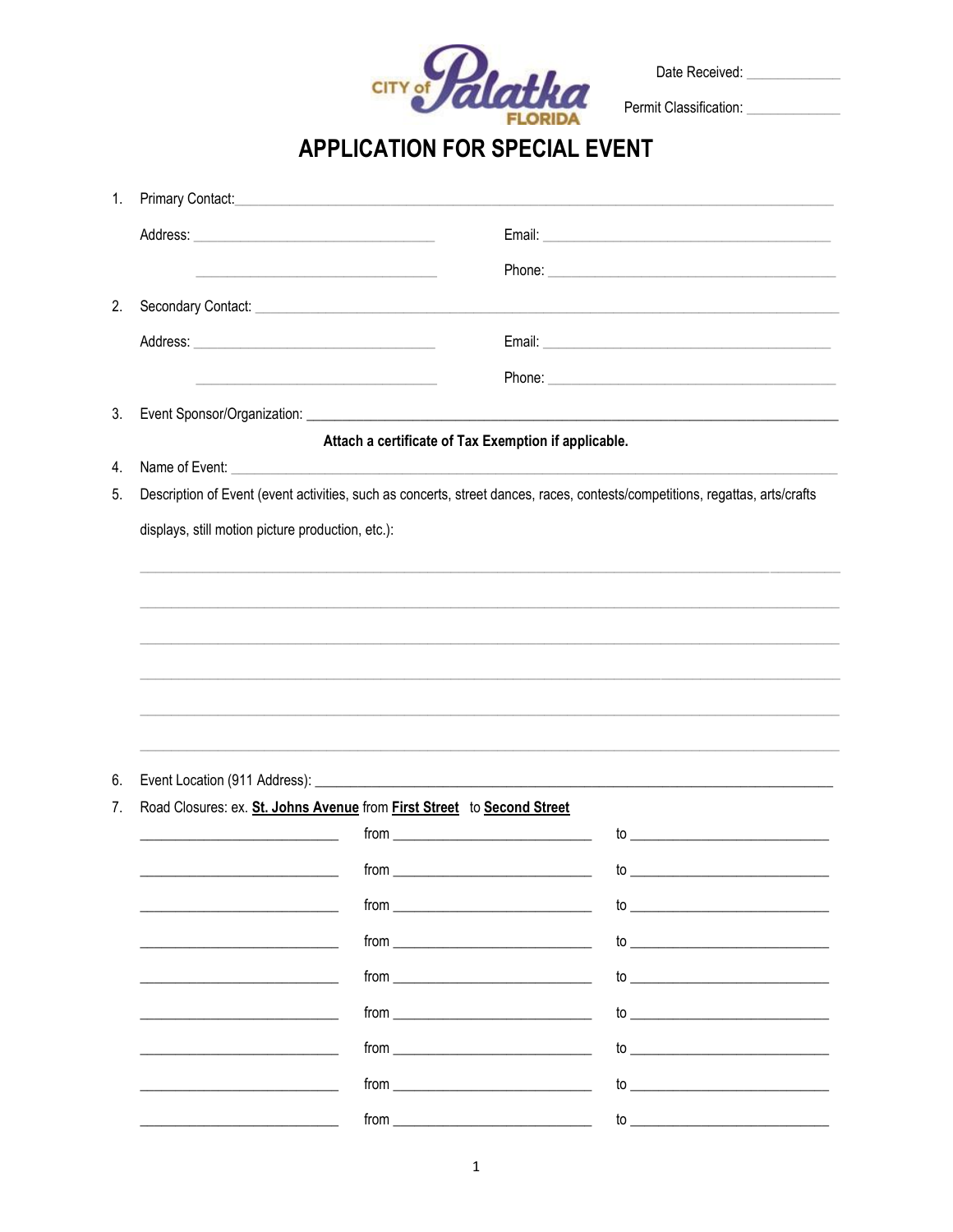| 8.<br>Onsite representatives during the event: |  |
|------------------------------------------------|--|
|------------------------------------------------|--|

| 9. | Please fill in below for each day within the event.                                     |  |                                                                           |                 |                                                                                                                                                                                                                                         |  |
|----|-----------------------------------------------------------------------------------------|--|---------------------------------------------------------------------------|-----------------|-----------------------------------------------------------------------------------------------------------------------------------------------------------------------------------------------------------------------------------------|--|
|    |                                                                                         |  | Date(s) of Event: Hours: Amplified Sound:                                 | <u>Alcohol:</u> | <b>Attendance</b>                                                                                                                                                                                                                       |  |
|    | Setup:                                                                                  |  |                                                                           |                 |                                                                                                                                                                                                                                         |  |
|    |                                                                                         |  | ___/___/____ ______to __;___  __;___ to __;___  __;___ to __;___          |                 |                                                                                                                                                                                                                                         |  |
|    | Event:                                                                                  |  |                                                                           |                 |                                                                                                                                                                                                                                         |  |
|    |                                                                                         |  | ____/____/ _________ to __________ to ________ to _______ to ______       |                 |                                                                                                                                                                                                                                         |  |
|    |                                                                                         |  | ___/____/ __________ to ___;_____ to __;____  __;___ to __;___            |                 |                                                                                                                                                                                                                                         |  |
|    |                                                                                         |  | __/___/_____ to __;_____ ___;___ to __;____ to __;___ to __;___           |                 |                                                                                                                                                                                                                                         |  |
|    |                                                                                         |  | ___/___/ ___ _____ to __:___  __:___ to __:___  __:___ to __:___          |                 |                                                                                                                                                                                                                                         |  |
|    |                                                                                         |  | ___/___/________to__:___________to__:_______to__:___to__:___              |                 |                                                                                                                                                                                                                                         |  |
|    |                                                                                         |  | ____/____/ __________to __:______ _______to __:_____ to __:____ to __:___ |                 | <u>experience</u> and the state of the                                                                                                                                                                                                  |  |
|    |                                                                                         |  | ____/ ___/ ___________to __;_____ to __;____ to __;____ to __;___         |                 |                                                                                                                                                                                                                                         |  |
|    | Breakdown:                                                                              |  | ___/___/______ to __:_______ ___:___ to __:______ to __:____ to __:___    |                 |                                                                                                                                                                                                                                         |  |
|    | 10. Basis of estimated peak attendance (i.e. tickets sold, historical attendance, etc.) |  |                                                                           |                 |                                                                                                                                                                                                                                         |  |
|    | 11. Number and type of auxiliary vehicles/ equipment:<br>Watercraft                     |  |                                                                           |                 | __________ Aircraft ___________ Utility Vehicles/Golf Carts _________Other: _______________________<br>12. Any special effects or pyrotechnics (i.e. explosives, hazardous materials, discharging weapons, incendiary devices)? If yes, |  |
|    |                                                                                         |  | please describe and list contractor contact information.                  |                 |                                                                                                                                                                                                                                         |  |
|    |                                                                                         |  |                                                                           |                 |                                                                                                                                                                                                                                         |  |
|    | Include date and time:                                                                  |  |                                                                           |                 |                                                                                                                                                                                                                                         |  |
|    |                                                                                         |  | 13. Will transport vehicles be utilized? If so, please describe.          |                 |                                                                                                                                                                                                                                         |  |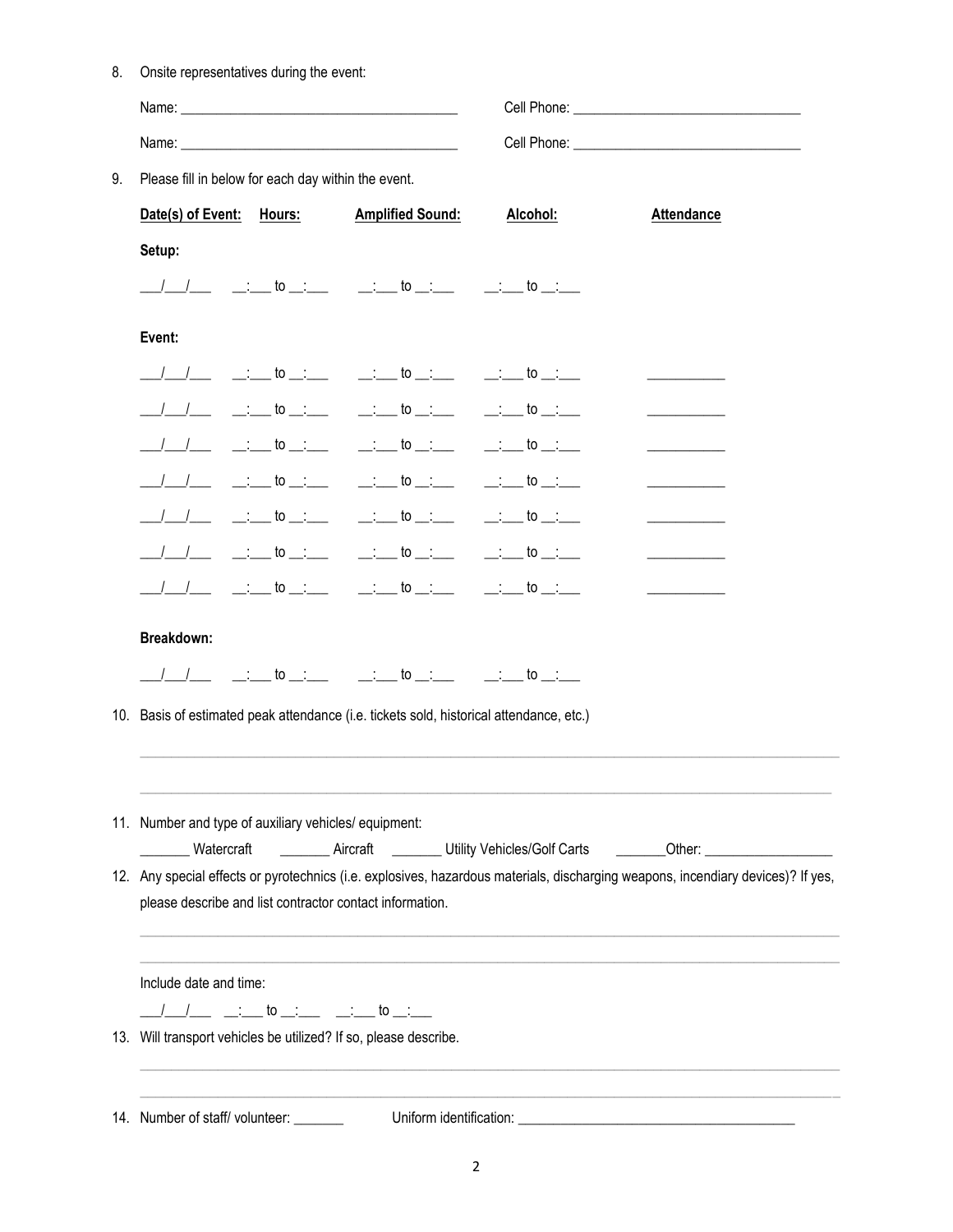### **REQUIRED ATTACHMENTS**

 $\Box$  Site Plan (see checklist)

Parking Number and location of food vendors Number and location of arts and craft vendors, concessions and/or sponsor/promoter(s) stands Street Closures/Barricades/Detours Garbage Containers Parade/Marching Route Event Headquarters Number and location of temporary signs/banners Sound system(s) location Location of temporary structures, fences, grandstands, bandstands, judges stands, bleachers, hospitality tents, booths, etc. Main emergency vehicle access to site Location of security and emergency vehicle parking on site Carnival location (if any) Number/location of portable toilets

- ☐ Tentative Schedule of Events
- $\Box$  501(C) (3) Certificate of Exemption #
- $\Box$  Nonprofit articles of incorporation, charter and mission statement
- $\Box$  Consent letter (event property): property owners on which special event location is held if not city owned
- $\Box$  Fire resistive rating certificates (tents, fabrics, etc.)
- $\Box$  Example of special event vendor permits provided
- $\Box$  Special event certificate of insurance- city as "additional insured" (if carnival, aircraft or watercraft rides are planned,

need certificates from those vendors)

- List certificates required: \_
- $\Box$  Alcohol liability certificate of insurance- city as "additional insured"
- $\Box$  Alcohol license (copy)
- ☐ Signed Conditions and Agreement Form

### **SPECIAL EVENTS FEES**

All Special Event Application submittals must include deposit fee before dates can be secured. Submission of a Special Event Application **does not** guarantee authorization for the event in question. Each application will require review by the Special Event Review Committee, where specific requirements, conditions and/or modifications, and additional fees (security, waste, etc.) may be applied.

### 15. ARTICLE IV SPECIAL EVENT ORDINANCE: FEES

Any private entity/ business(es) who are holding a function that impacts neighboring businesses/residents within the City limits and/or requires city services.

- ☐ **CLASS A**: \$300.00 per day (attendance: 1,001 and up per day) **Permit Filing Deadline: 60 days prior to event**
- ☐ **CLASS B**: \$100.00 per day (attendance: 101 1,000 per day) **Permit Filing Deadline: 60 days prior to event**
- □ CLASS C: \$50.00 per day (attendance: 1-100 per day with limited impact on traffic and parking- events such as Weddings,

Fishing tournaments with less than 40 boats, etc.) **Permit Filing Deadline: 30 days prior to event**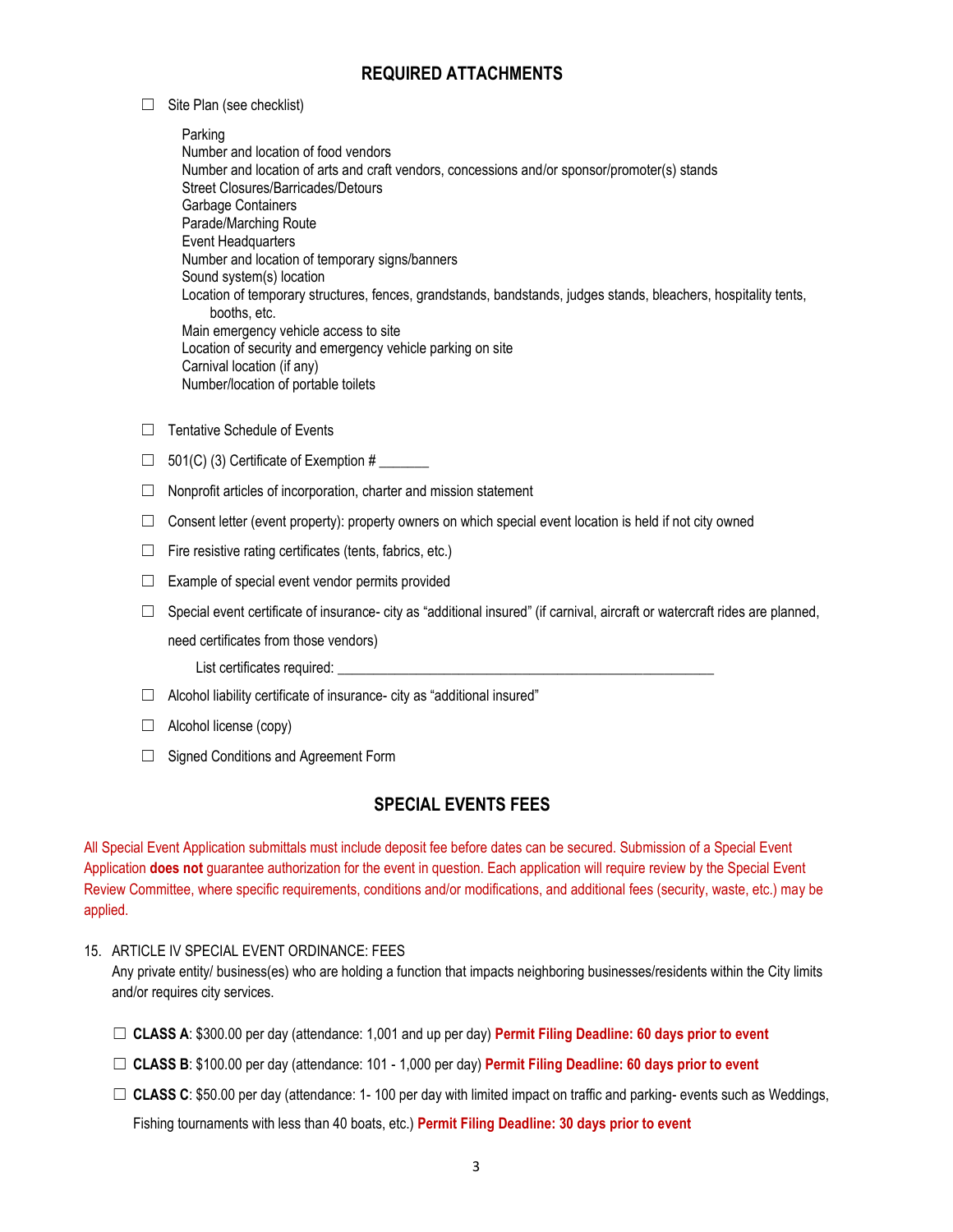Arrangements for police services are **REQUIRED** for fishing tournaments with 70 boats or more. Fishing Tournaments and other large event organizers are required to arrange for auxiliary vehicle/trailer parking per accompanying guidelines.

THIS FORM IS INTENDED FOR RESERVATION PURPOSES ONLY AND DOES NOT CONSTITUTE PERMISSION FOR USES DISALLOWED UNDER PALATKA'S MUNICIPAL CODE. PERMISSION GRANTED FOR USE OF PUBLIC PROPERTY COVERS MUNICIPAL PARK AREAS AND OTHER AREAS WITHIN THE CITY LIMITS. IT **DOES NOT** INCLUDE PERMISSION TO CLOSE PUBLIC STREETS OR HINDER PRIVATE PROPERTY. **Organizers are required** to contact the City of Palatka Cultural Resources Department office at 386-326-2704 for pre-planning purposes. ORGANIZERS/APPLICANTS WILL BE NOTIFIED WITHIN 30 DAYS OF ANY COMMENTS THEY MAY HAVE PERTAINING TO THIS EVENT'S ANTICIPATED IMPACT WITHIN THE CITY LIMITS.

**Acceptance of your application should in no way be construed as final approval or confirmation of your request.** 

**Sec. 50-145**. Any person or organization granted permission shall be bound by all park/city rules and regulations and all applicable ordinances as fully as though the same were inserted in this document, except for such rules and regulations as may be waived by such document or the City Commission.

**Sec. 50-146**. The person or persons to whom permission for use of city property is issued shall be liable for any loss, damage or injury sustained by any person whatsoever by reason of the negligence of the person or persons to whom such permission shall have been issued. Event liability insurance, naming the City of Palatka as an additional insured, is required prior to public events. Event liability insurance naming the City of Palatka as an additional insured is also required if a private event is taking place that will impact the City and the use of City Services.

**ARTICLE V NOISE CONTROL Sec. 30-101 – 30-109:** Permission for use of city property does not grant an automatic exemption to exceed maximum allowable noise levels. Complaints of adverse effects upon the community or surrounding neighborhood may result in revoking permission for use of City property for this activity.

**Sec. 50-222.** Indemnification/insurance; liquor liability insurance.

- (a) Prior to the issuance of a special event permit the applicant(s) shall execute an indemnification form which provides that the applicant(s) agrees to hold harmless and indemnify the city, its officers, agents and employees against any loss, damage, or expense (including all costs and reasonable attorney's fees) suffered by the city for:
	- (1) Any breach of the terms of the permit or any inaccuracy in or breach of any representation, warranty, or covenant made by the applicant(s) to the city as an inducement to the granting of the permit.
	- (2) Any claims, suits, actions, damages or cause of actions for any personal injury, loss of life or damages to personal or real property sustained by reason of, result of, or by presence of the applicant on public property by applicant's agents, employees, invitee and/or any other persons.
- (b) At least seven days prior to the first day of any special event, the applicant shall furnish to the special events coordinator proof of liability insurance protection, in an amount of not less than \$1,000,000.00 per person for bodily injury or death, \$2,000,000.00 per occurrence for bodily injury or death and \$500,000.00 per occurrence for property damage, naming the city as "additional insured".
- (c) If alcoholic beverages are to be dispensed, served, sold or distributed at an outdoor event, the applicant(s) shall in addition provide liquor liability insurance in the amount of \$500,000.00 which shall name the city as additional insured.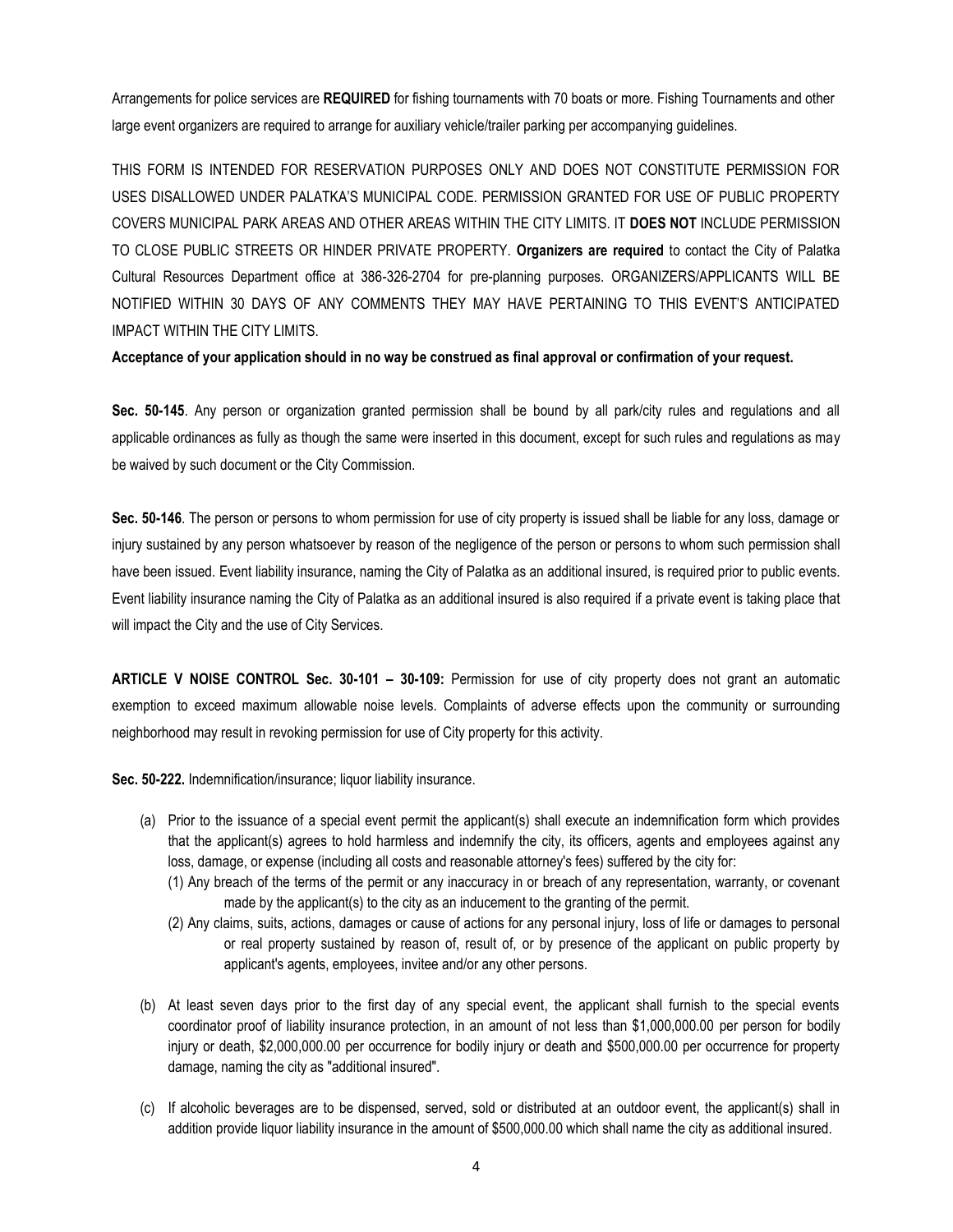(d) Nothing in this section shall be construed to effect in any way the city's rights, privileges and immunities as set forth in F.S. § 768.28.

(Ord. No. 10-34, I(Exh. 1), 12-9-2010)

**The applicant(s) agrees to hold harmless and indemnify the City of Palatka, its officers, agents and employees against any loss, damage, or expense (including all costs and reasonable attorney's fees) suffered by the City of Palatka for:**

1.) Any breach of the terms of the permit or any inaccuracy in or breach of any representation, warranty, or covenant made by the applicant(s) to the City of Palatka as an inducement to the granting of the permit.

2.) Any claims, suits, actions, damages, or cause of actions for any personal injury, loss of life, or damages to personal or real property sustained by reason of, result of, or by presence of the applicant(s) on public property by applicant's agents, employees, invitee, and/or any other persons.

## **CERTIFICATION: I HAVE READ AND UNDERSTAND THE ABOVE CONDITIONS UNDER WHICH THE CITY OF PALATKA HAS GRANTED PERMISSION FOR USE OF THE AREA DEFINED ON PAGE ONE OF THIS APPLICATION FOR THE PURPOSE STATED HEREIN, AND AGREE TO BE BOUND BY SAME.**

| Signature of Applicant            |                                                                                                                                                                                    | Date                                           |
|-----------------------------------|------------------------------------------------------------------------------------------------------------------------------------------------------------------------------------|------------------------------------------------|
|                                   | State of _______________________________County of ______________________________                                                                                                   |                                                |
|                                   | The foregoing application is acknowledged before me this _________day of ___________, 20_____, by<br>who is personally known to me, or who has/have produced<br>as identification. |                                                |
| <b>NOTARY SEAL</b>                |                                                                                                                                                                                    |                                                |
|                                   |                                                                                                                                                                                    | Signature of Notary Public, State of _________ |
|                                   | <b>APPLICATION APPROVED</b>                                                                                                                                                        |                                                |
| <b>Special Events Coordinator</b> |                                                                                                                                                                                    | <b>Date</b>                                    |
| <b>Chief of Police</b>            |                                                                                                                                                                                    | <b>Date</b>                                    |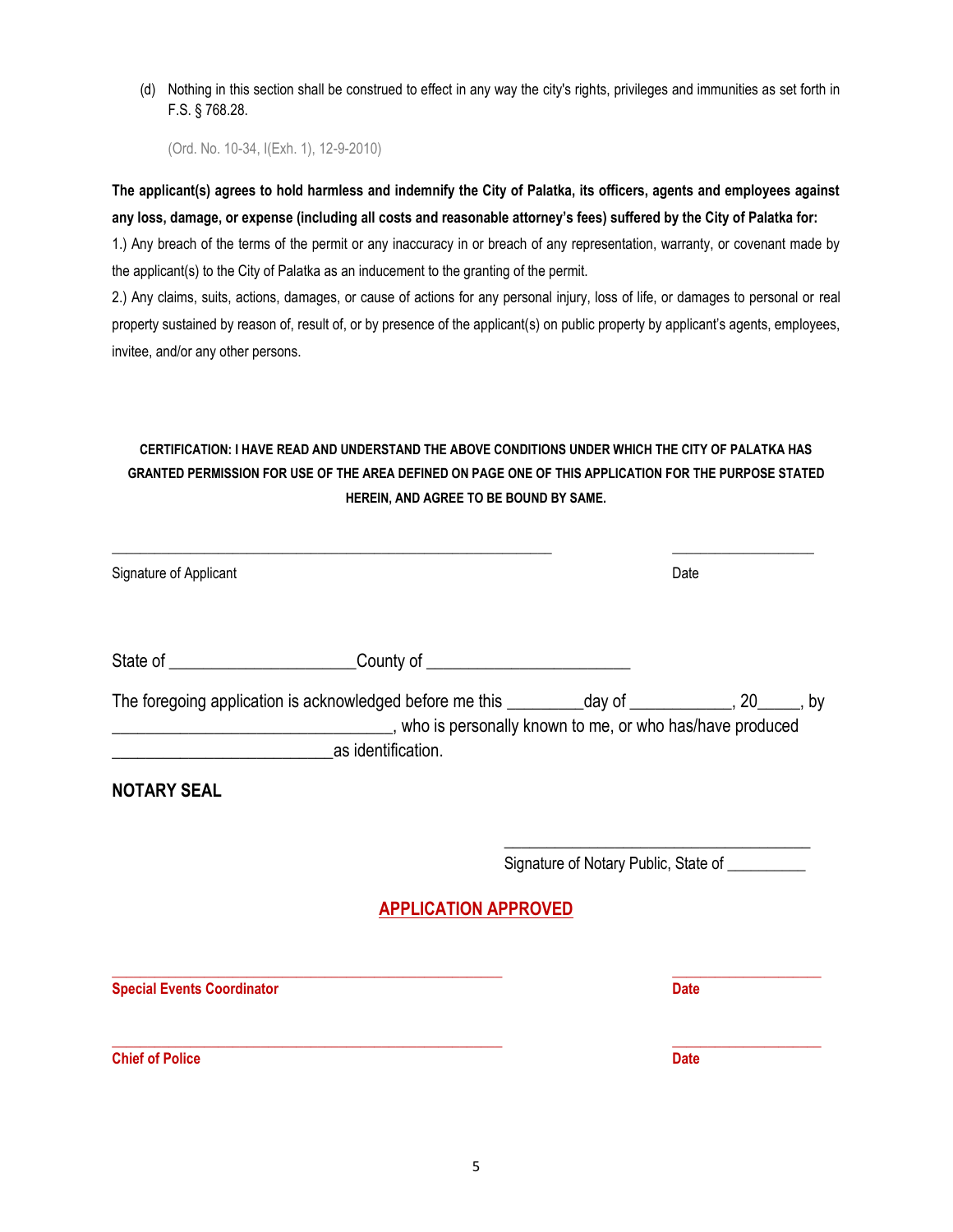## **Special Events Vendor Requirements**

- 1. A 12 foot clear area must be maintained in front of each vendor site. This clear area will allow for the passage of emergency response vehicles. Assure there is at least a 12 foot clearance for emergency vehicles to be able to pass. All streets must remain open at all times. Make sure an apparatus can have a straight path and not have to zig zag around tents. Barricades can be used to close traffic, but no permanent blockages such as tents, vehicles, concession trailers, pools, etc.
- 2. Temporary vendor tents and/or canopies of 200 square feet or less and without food preparation are exempt from fire retardant requirements. Tent stakes, guide ropes, etc. will be clearly marked with a visible warning, i.e. flag, barricade tape, or protective cap. Protect from injuries by making sure there is some highly visible tape or protection cover over tent stakes.
- 3. Temporary electrical cords and hoses will not cross any street and where crossing sidewalks, will be protected and pose no trip hazard. All electric will be GFIC protected. NFPA 70. Make sure all cord connections are off the ground and protected by GFCI. If they have a cord or hose crossing a sidewalk, they need to tape it down or cover with a carpet to prevent trip hazards. If possible, run the cord overhead.
- 4. A 44" accessible clear path maintained on all city sidewalks. FBC Ch.11. Sometimes vendors pile boxes behind their tent. Make sure the public has at least a 44" clear path on the sidewalks.
- 5. Generators will be located to the rear of a vendor space, have a fire extinguisher, and be sound deadened. Make sure the generator has a muffler and well away from public and combustibles. Must have extinguisher. Make sure the gas can is stored in a safe place away from an ignition source.

### **Food Vendors**

- 1. All food vendors must have a minimum of a 2A-10BC fire extinguisher currently certified and tagged by a licensed extinguisher company (Tag showing inspection within 1 year of event date). Same as a regular inspection tag check.
- 2. Vendors deep frying, in addition to the ABC extinguisher, must also have a K-Class extinguisher currently certified and tagged by a licensed extinguisher company. In addition to the ABC, they must have a K class. No K, no frying.
- 3. Temporary vendor tents or canopies used for cooking or assembly must be fire retardant certified in accordance with NFPA 101, Sec. 10.3.1. Check fire retardant label on the tent and on the side curtains.
- 4. Concession trailers that are cooking food that produces grease laden vapors will also be required to have a hood and suppression system installed in accordance with NAPA 96. If they want to cook meats inside a concession trailer, they must have a hood and suppression system. No exceptions.
- 5. The Department of Business and Professional Regulation will inspect all vendors prior to opening for business. Event staff will coordinate the overall inspection time.

Exceptions:

- a. Non-profit organizations. The vendor must have a State of Florida Tax Exemptions Certificate, issued in the name of the vendor on site.
- b. Vendors selling food items not prepared on site, i.e. pre-packaged. The exceptions a. and b. are only for state inspectors. All vendors must comply with the city's special event requirements.

### **Vendor RV Camping**

- 1. Temporary camping with motor homes,  $5<sup>th</sup>$  wheels, and travel trailers is permitted in coordination with the event staff. No tent camping is allowed.
- 2. Under NO circumstances will any gray or black water be dumped, except into a proper disposal facility (At this time, the City of Palatka does not have a disposal facility within the city). Unauthorized dumping will be met with stiff penalties and expulsion from the event.
- 3. Parking of RV campers will insure that no driveway, street, or parking lot is blocked or obstructing traffic.
- 4. Campers will be locked when not occupied.
- 5. Permission to connect to utilities will only be authorized by event staff.
- 6. A placard issued by the event staff will identify vender RVs.